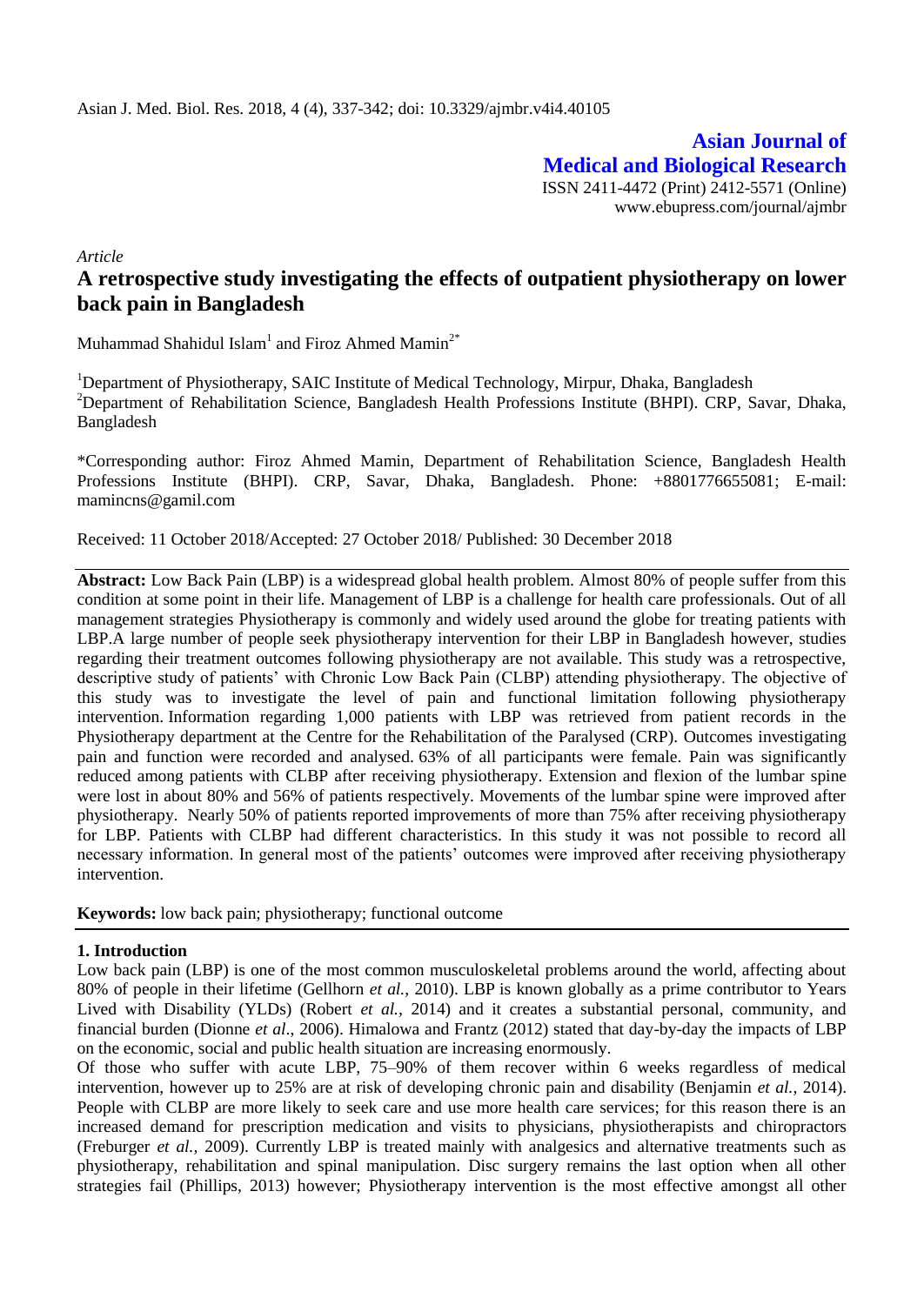conservative management in LBP (Lau, 2008). In clinical practice different practitioners utilise a range of physiotherapy treatment strategies with varying degrees of effectiveness. These include joint mobilization, manipulation, exercise therapy, soft tissue massage techniques, electrotherapy, and traction (Dunsford, 2011). The outcome of physiotherapy on patients with LBP has been assessed in various countries across different settings. In Bangladesh, around 2,000 physiotherapists are currently working and it is estimated that most of them are working in musculoskeletal field and treating patients with LBP. The outcome of physiotherapy intervention on LBP in Bangladesh is still unknown. The primary purpose of this study is to investigate the outcome of physiotherapy on LBP.

## **2. Materials and Methods**

## **2.1. Study design**

This study was a retrospective, descriptive study conducted in the Physiotherapy Department based at the Centre for the Rehabilitation of the Paralysed (CRP), Savar, Dhaka. CRP is one of the biggest rehabilitation and physiotherapy centers in Bangladesh, treating hundreds of patient with LBP every day. Participants' data was obtained from the Physiotherapy Department database.

## **2.2. Data Source**

Patient documentation was collected and stored at the department.1100 paper patient records were randomly selected for analysis using simple randomization generated by file numbers. Information was collected from patients who attended physiotherapy for their LBP between  $1<sup>st</sup>$  January 2015 and 31<sup>st</sup> December 2015.100 records were excluded due to incomplete records. A power calculation was used to ensure a large enough sample size was collected to determine the true significance of the results, it was decided that a larger sample size would be used in order to obtain a good representation of physiotherapy intervention on those with LBP.

The multidisciplinary team considered patients with a history of Non Specific CLBP for more than three months. There were no restrictions on age or gender in this study. Patients whose LBP was caused by a particular disease or who had undergone any surgical intervention for their LBP were excluded.

Ethical permission was obtained from the Institutional Review Board, at Bangladesh Health Professions Institution (BHPI) prior to this study.

## **2.3. Measurements**

Demographic information including age and sex was identified. Information on the cause of pain, past medical history, loss of movement and history of pain medication was collected. Pain was recorded before and after the intervention, in the patients' record, using the Visual Analogue Scale (VAS). An additional subjective measure was taken from patients about their pain, based on a 4 point Likert scale. This scale was divided in 4 sections based on their perceived improvement: 1 to 25%, 26 to 50%, 51 to 75% and 76 to 100%. Patients had choices to put tick marks on any options based on their opinion. Patients had the choice to select the most appropriate category that reflected their improvements in pain.

## **2.4. Data analysis**

Descriptive statistics were used to portray the data and the paired *t* test to evaluate the difference between pre and post intervention outcomes. Differences were considered significant if p<0.05.Data analysis was conducted using the Statistical Package for the Social Science (SPSS) version 19.

# **3. Results**

# **3.1. Patient Demographics and Health Information**

1,000 patient records were retrieved for this study, of which 37.5% were male. The mean age of the patients was 40 years. The majority of the patients were 21-30 years old. Approximately 88% of patients were unaware of the cause of their pain. The majority of patients had a moderate loss of lumbar spine extension and 65% of patients had axial pain. About 45% of patients were on pain medication for their LBP. Most patients scored their pain between 5 and 8 on the VAS at baseline. Please see Table 1 for further details.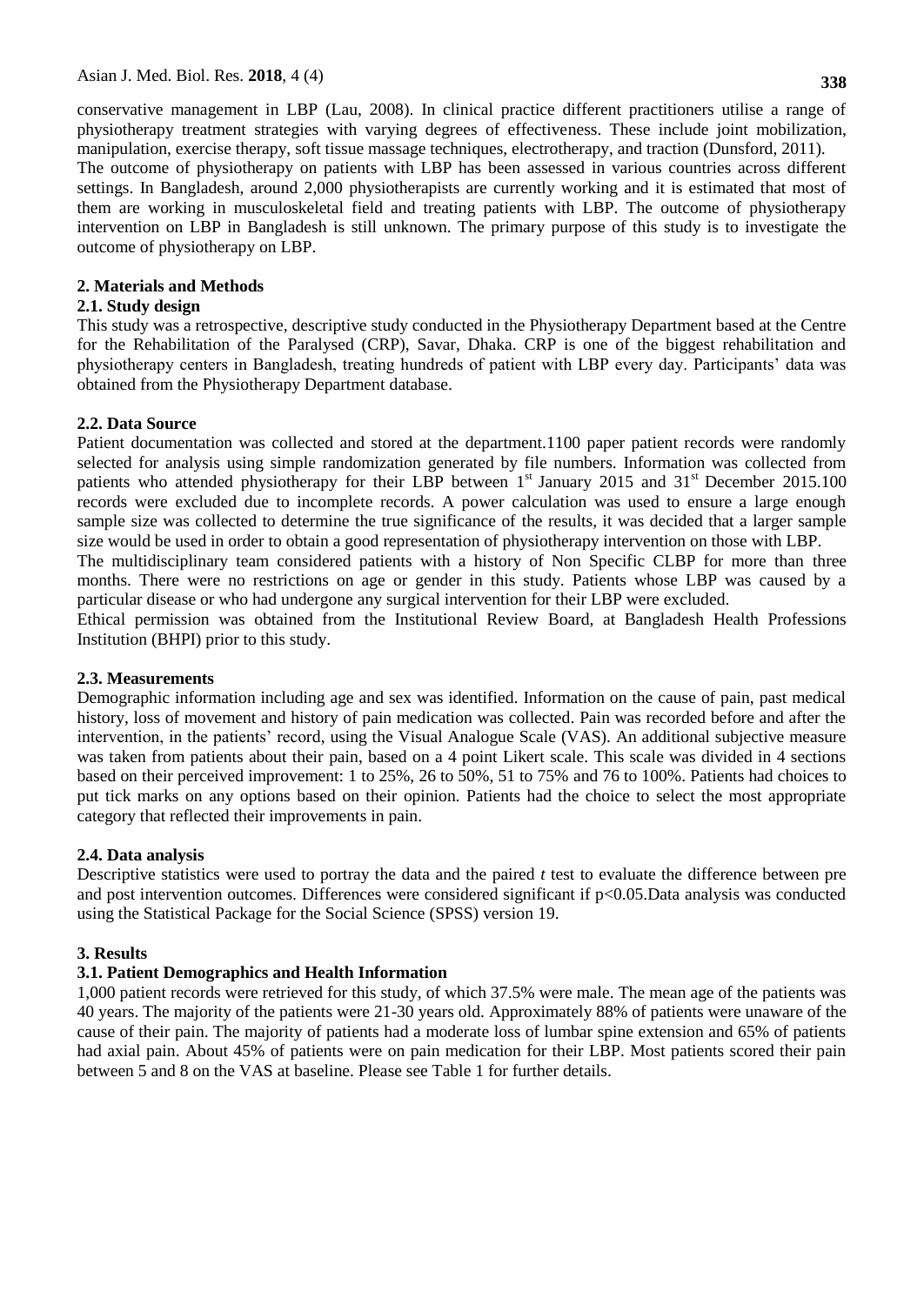#### **Table 1. Patient demographics and health information.**

| <b>Variables</b>            | <b>Categories</b>     | Frequency (N=1000) | Percentage |
|-----------------------------|-----------------------|--------------------|------------|
|                             | Male                  | 376                | 37.6       |
| Gender                      | Female                | 624                | 62.4       |
|                             | $<$ 20                | 278                | 27.8       |
|                             | 21-30                 | 527                | 52.7       |
| Age(Years)                  | $31 - 40$             | 186                | 18.6       |
|                             | $41 - 50$             | 9                  | .9         |
|                             | Unknown               | 878                | 87.8       |
| <b>Causes of Pain</b>       | Trauma                | 122                | 12.2       |
|                             | DM                    | 135                | 13.5       |
| <b>Past Medical History</b> | <b>HTN</b>            | 184                | 18.4       |
|                             | <b>Heart Disease</b>  | 23                 | 2.3        |
| <b>Drug History</b>         | Pain medication       | 453                | 45.3       |
|                             | Axial                 | 656                | 65.6       |
|                             | Unilateral above knee | 83                 | 8.3        |
| <b>Pain Characteristics</b> | Unilateral below knee | 147                | 14.7       |
|                             | <b>Bilateral</b>      | 72                 | 7.2        |
|                             | Not assessed          | 42                 | 4.2        |
|                             | $1 - 3$               | 10                 | 1.1        |
|                             | 4                     | 33                 | 3.3        |
|                             | 5                     | 210                | 21.0       |
| <b>Pain Intensity</b>       | 6                     | 244                | 24.4       |
| (VAS scale)                 | 7                     | 197                | 19.7       |
|                             | 8                     | 218                | 21.8       |
|                             | 9                     | 50                 | 5.0        |
|                             | 10                    | 18                 | 1.8        |

DM=Diabetes Mellitus, HTN=Hypertension, VAS=Visual Analogue Scale

#### **3.2. Physiotherapy intervention**

Most patients had multiple sessions of physiotherapy, with 15 to 53% receiving 6 to 15 sessions. Most of the patients received a range of physiotherapy interventions including therapeutic exercise and manual therapy. Please see Table 2 for details.

| <b>Variables</b>              | <b>Categories</b>    | <b>Frequency</b> | <b>Percentage</b> |  |
|-------------------------------|----------------------|------------------|-------------------|--|
|                               | Therapeutic exercise | 827              | 82.7              |  |
| <b>Types of Physiotherapy</b> | Manual therapy       | 969              | 96.9              |  |
| intervention                  | Electrotherapy       | 884              | 88.4              |  |
|                               | Home advice          | 957              | 95.7              |  |
|                               | $1-5$                | 156              | 15.6              |  |
|                               | $6 - 10$             | 277              | 27.7              |  |
|                               | $11 - 15$            | 252              | 25.2              |  |
| <b>Number of Sessions</b>     | $16-20$              | 94               | 9.4               |  |
|                               | $21 - 25$            | 66               | 6.6               |  |
|                               | $26 - 30$            | 75               | 7.5               |  |
|                               | $31 - 35$            | 80               | 8.0               |  |

**Table 2. Types of physiotherapy intervention and number of treatment sessions attended.** 

## **3.3. Improvement on pain and function after receiving physiotherapy intervention**

This study found that pain was significantly reduced after receiving physiotherapy intervention. At base line the mean pain score was 6.64 on the VAS scale whereas at discharge it was 3.08. Post physiotherapy intervention the patients' quality of movement was improved. Post intervention, most patients had a greater restriction into lumbar extension compared to lumbar flexion. Please see Table 3 for details.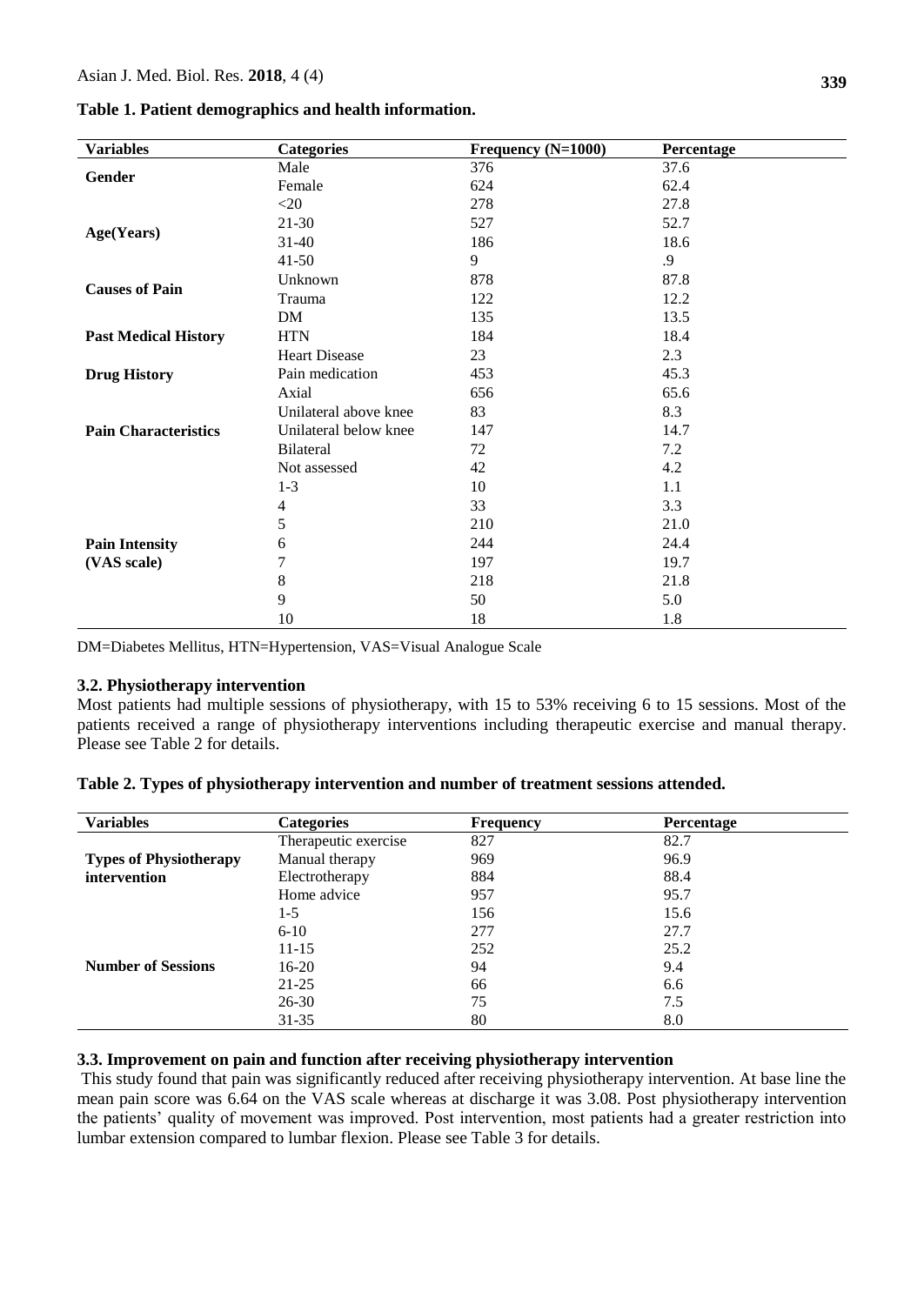| <b>Variable</b>          | <b>Before physiotherapy</b> | After physiotherapy      | <i>p</i> value |  |
|--------------------------|-----------------------------|--------------------------|----------------|--|
| <b>Intensity of Pain</b> | $6.64 + -1.54$ (Mean+-SD)   | $3.08 + 4.56$ (Mean+-SD) | .00            |  |
| (VAS scale)              |                             |                          |                |  |
| <b>Lumbar flexion</b>    |                             |                          |                |  |
| Major loss               | 5.3%                        | .4%                      | .05            |  |
| Moderate loss            | 19.1%                       | 2.1%                     | .00            |  |
| Mild loss                | 31.1%                       | 6.1%                     | .00            |  |
| Lumbar extension         |                             |                          |                |  |
| Major loss               | 9.6%                        | 1.3%                     | .00            |  |
| Moderate loss            | 41.9%                       | 4.3%                     | .00            |  |
| Mild loss                | 28%                         | 8.6%                     | .00            |  |

**Table 3. Pain and lumbar spine range of movement before and after physiotherapy.**

*p* - value derived from paired *t* test.

#### **3.4. Self reported outcomes**

About 50% of patients reported a reduction of up to 70% in their levels of pain. 21% of patients reported a reduction of 50 to 74% and only 19% of patients reported their pain reduced less than 25%. Please see Table 4 for more information.

|  | Table 4. Self-reported improvement in pain reported post physiotherapy intervention. |  |  |  |
|--|--------------------------------------------------------------------------------------|--|--|--|
|  |                                                                                      |  |  |  |

| Variable                   | Categories  | <b>Frequency</b> | <b>Percentage</b> |  |
|----------------------------|-------------|------------------|-------------------|--|
|                            | 25% or less | 188              | 18.8              |  |
| <b>Overall improvement</b> | 26%-50%     | 106              | 10.6              |  |
|                            | 51%-75%     | 210              | 21.0              |  |
|                            | 76% or more | 496              | 49.6              |  |

#### **4. Discussion**

This study was conducted at Physiotherapy department of CRP. A total 1000 patient' records were assessed for this retrospective study. This study found more female patients attended CRP for management of their LBP. This study included 624 were female patients and only 376 were male, which may suggest that females are more prone to developing LBP than males. Schneider *et al.* (2006) found that the prevalence of LBP was greater in women than in men. They studied 1,900 participants, 1,037 of which were women. Similarly a literature review by Schneider *et al*. (2005) highlighted that in seven out of twelve studies, there was a significantly higher prevalence of pain in women. The mean age of the participants was 40 years old, with the most affected age group between 31-50 years old. Xu *et al.* (2012) found a similar mean age 37 years among patients with LBP. Dionne *et al*. (2006) stated that age is one of the most common factors in the development of LBP with the highest incidence of LBP observed in the third decade of life. In addition, Casazza (2012) explained that LBP most commonly begins between 20 and 40 years of age although LBP can occur at any age.

About 87.7%of patients stated that they did not find any reasonable cause for their pain, with only12.3% noting trauma as a possible cause of their LBP. Most LBP has no specific cause and is therefore termed as non-specific LBP (Hartvigsen *et al.*, 2018). Our study supports this theory that LBP rarely occurs due to a specific identifiable reason. The duration of LBP may vary from one day to many years. In this study the mean duration of pain was 11 months. Approximately 65.5% of subjects experienced axial back pain. About 8.3% had unilateral pain above their knee and 14.8% had unilateral pain below the knee.

After receiving physiotherapy intervention pain was significantly reduced. At base line the mean score of pain was 6.64 and during discharge it was about 3.08 on the VAS scale. This study found that physiotherapy intervention significantly improves the symptoms of LBP. Our primary objective of this study was to investigate the improvement in pain following physiotherapy, as pain was the main complaint of patients with LBP seeking help from health care professionals. In addition to pain, spinal movement was reduced in a large number of patients with about 80% experiencing a decrease in lumbar extension compared to 56% losing range into lumbar flexion. Post physiotherapy management spinal movement improved, only 15% of patients had reduced lumbar extension compared to 9% of patients with lumbar flexion loss. Physiotherapy has proven to be an effective management strategy for CLBP in various previous studies (Haydenet *et al.,* 2005). Physiotherapy is effective in improving quality of life for patients with LBP (Cairns, 2006). Gracey (2002), suggested that physiotherapy can improve function in patients with LBP be it acute, sub-acute or chronic.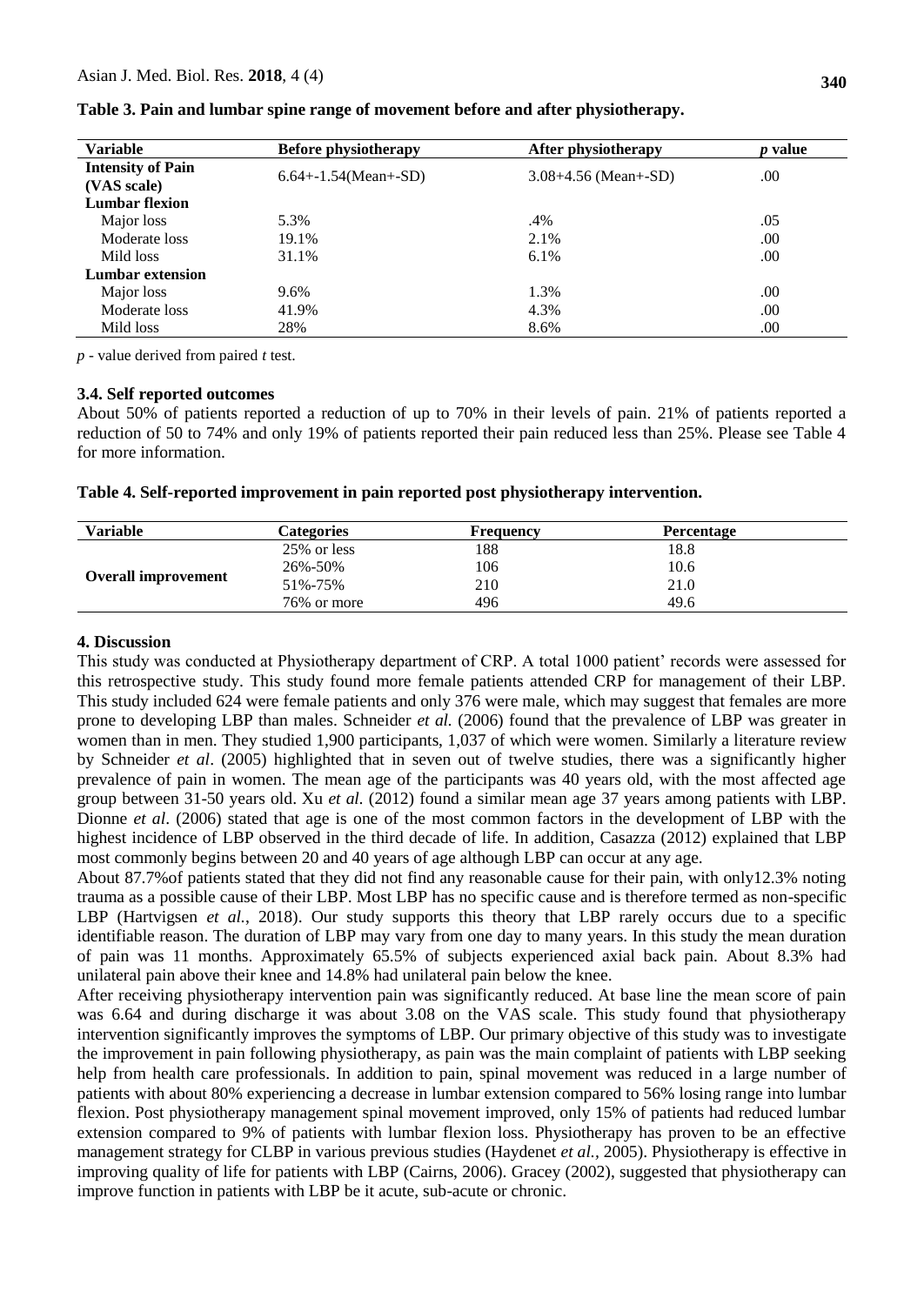Asian J. Med. Biol. Res. **2018**, 4 (4)

On discharge patients provided subjective feedback about their improvement in their pain. About 18.8% of subjects rated their improvement 25% or less, 29.4% had improvement between 26% and 50%. 497 subjects had improvement as 75% or more.

This study has several limitations. Data was obtained from a single centre therefore it may be difficult to assume it is represents the rest of the population. Many of patients' assessment forms were not completed and so it was not possible to collect all relevant information. The scale used to measure self-reported improvement in pain grouped together patients who reported an improvement of 25% or less. It is therefore difficult to decipher between the patients who showed no improvement and minor improvements following physiotherapy. However, this only represented 18.8% of the study sample and an overwhelming majority (81.2%) reported an improvement of 26% or more. About 45% of patients took some form of analgesia during their physiotherapy treatment; therefore it is difficult to determine the true cause of their improvements in pain.

## **5. Conclusion**

LBP is a multifaceted problem and managed in various ways. Physiotherapy intervention can be successfully utilized for this patient group, improving pain and mobility of the spine. This study supports the use of physiotherapy to treat patients with CLBP, demonstrating significant improvements in LBP and lumbar range of motion. Findings from this study will guide further research in this field, a prospective multicenter study investigating the effects of physiotherapy on LBP is recommended.

## **Acknowledgements**

Authors would like to thank Department of Physiotherapy, CRP, Savar, for permitting data collection.

## **Conflict of interest**

None to declare.

## **References**

- Benjamin H, D Christine, H Toby, M Philippe and N Henri, 2014. The efficacy of manual therapy and exercise for different stages of non-specific low back pain: an update of systematic reviews. J. Man. Manip. Ther., 22: 60.
- Cairns MC, NE Foster and C Wright, 2006. Randomized controlled trial of specific spinal stabilization exercises and conventional physiotherapy for recurrent low back pain. Spine, 31: 670-681.
- Casazza BA, 2012. Diagnosis and treatment of acute low back pain. Am. Fam. Physician, 85: 343–350.
- Dionne CE, KM Dunn and PR Croft, 2006. Does back pain prevalence really decrease with increasing age? A systematic review. Age and Ageing, 35: 229-234.
- Dunsford A, S Kumar and S Clarke, 2011. Integrating evidence into practice: use of McKenzie-based treatment for mechanical low back pain. J. Multidiscip. Healthc., 4: 393.
- Freburger JK, GM Holmes, RP Agans, AM Jackman, JD Darter, AS Wallace, LD Castel, WD Kalsbeek and TS Carey, 2009. The rising prevalence of chronic low back pain. Arch. Intern. Med., 169: 251-258.
- Frost H, SE Lamb, HA Doll, PT Carver and S Stewart-Brown, 2004. Randomised controlled trial of physiotherapy compared with advice for low back pain. Br. Med. J., 329: 708.
- Gellhorn AC, L Chan, B Martin and J Friedly, 2010. Management patterns in acute low back pain. Spine, 37:775-782.
- Gracey JH, SM McDonough and GD Baxter, 2002. Physiotherapy management of low back pain: a survey of current practice in Northern Ireland. Spine, 27: 406-411.
- Hartvigsen J, J Mark, Q Alice Kongsted, LF Manuela, G Stéphane, H Damian, JaroKarppinen, P Glenn, Smeets and U Martin, 2018. What low back pain is and why we need to pay attention. The Lancet, March 21, doi.org/10.1016/ S0140-6736(18)30480-X
- Hayden J, MW vanTulder, A Malmivaara and BW Koes, 2005. Exercise therapy for treatment of non- specific low back pain. Cochrane Database Syst. Rev., Issue 3. Art. No.: CD000335. DOI: 10.1002/14651858.CD000335.pub2.
- Himalowa S and J Frantz, 2012. The effect of occupationally- related low back pain on functional activities among male manual workers in a construction company in Cape Town, South Africa. Occupational Health Southern Africa, 18: 4.
- Lau PMY, DHK Chow and MH Pope, 2008. Early physiotherapy intervention in an Accident and Emergency Department reduces pain and improves satisfaction for patients with acute low back pain: a randomised trial. Aust. J. Physiother., 54: 243-249.